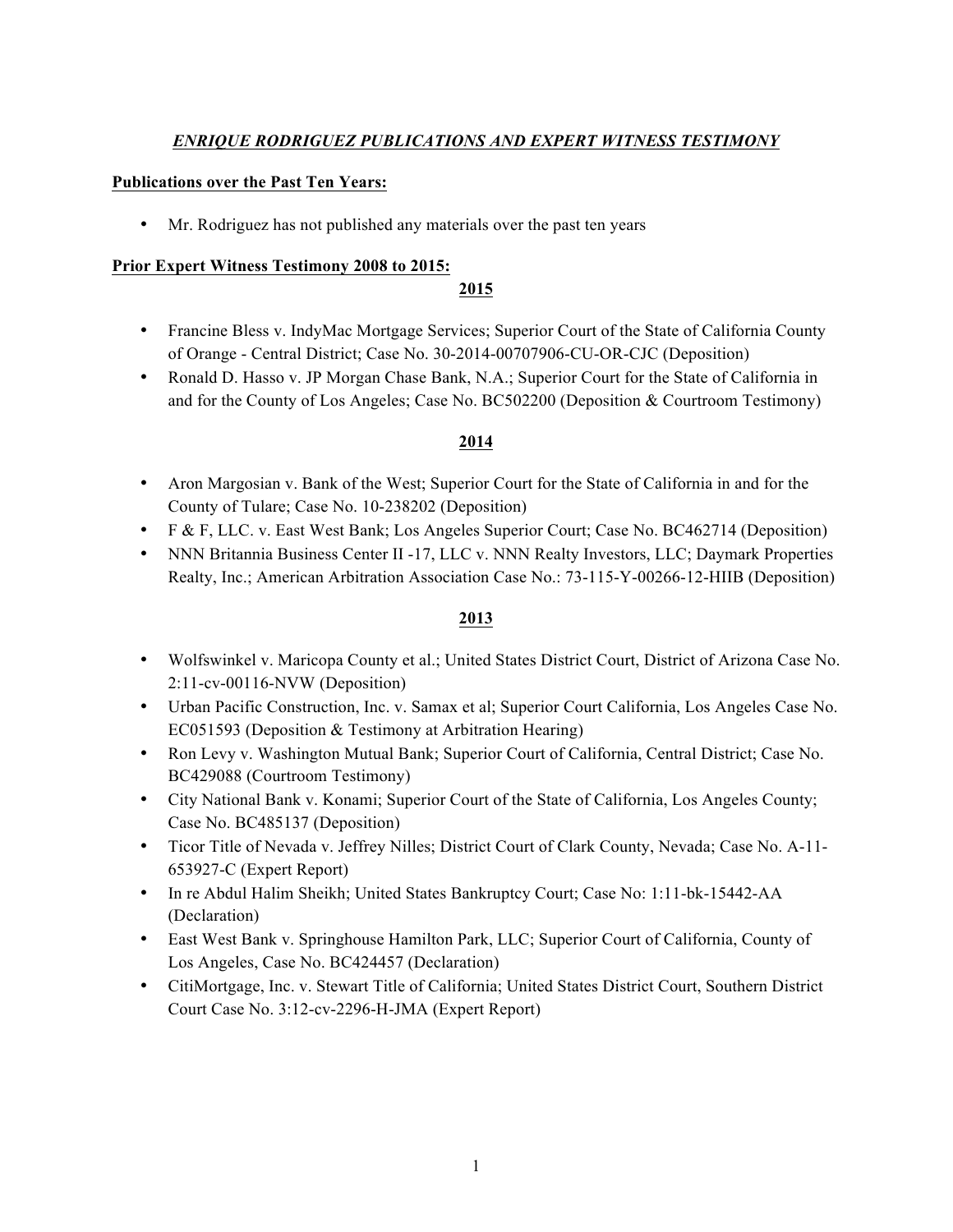## **2012**

- The Retreat Partners, LLC v. GSV-2 Resort Developers, LLC.; Superior Court of California, County of Riverside; Case No. INC069420 (Deposition)
- Schools First F.C.U. vs. Warren La Rose et al; Superior Court of California, O.C.; Case No. 30- 2011-00469522 (Deposition)
- Signal Hill Service Inc. v. Macquarie Bank Limited; United States District Court, Central District; Case No. CV11-01539 MMM (Deposition)
- Ron Levy v. Washington Mutual Bank; Superior Court of California, Central District; Case No. BC429088 (Deposition)
- Colonial American Casualty and Surety and St. Paul Insurance Company v. BNCCORP, Inc et al; United States District Court, Central District of Arizona; Case No. 2:10-CV-02099-NVW (Expert Report)
- In re Charles Emelio Janeke; United States Bankruptcy Court, San Fernando Valley Division; Case No. 1:11-bk-18573-MT (Expert Report & Deposition)
- In re Community Towers, LLC I, II, III & IV; United States Bankruptcy Court Northern District of California San Jose Division Chapter 11 Cases Jointly Administered Case No. 11-58944-SLJ-11, 11-58945-SLJ-11, 11-58948-SLJ-11, 11-58949-SLJ-11 (Deposition, Declaration and Courtroom Testimony)

# **2011**

- Tomato Bank v. East West Bank; Los Angeles Superior Court; Case No. BC423622 (Deposition and Trial Testimony)
- In re; Meruelo Maddux Properties, Inc., et al; United States Bankruptcy Court, Case No. 1:09-bk-13356-VK (Declaration)
- In re Abdul Halim Sheikh; United States Bankruptcy Court; Case No: 2:09-bk-39652-AA (Declaration)
- NN Met Center 10 1, LLC and Grubb & Ellis Realty Investors; American Arbitration Association, Case No. 73 115 Y 00140 10 HLT (Deposition)
- Mesa Verde RE Ventures LLC v. Ali Pirani; United States Bankruptcy Court, Central Districtl Case No. 8:10-bk-12757 (Declaration)
- East West Bank v. MSK Management Inc.; Superior Court of California, San Diego County; Case No. 37-2008-00101835-CU-BC-NC (Deposition)

# **2010**

- Mikaelian vs. Law Offices of Michael McCann, Santa Barbara Superior Court Case No. 1220401 (Deposition)
- Hersel Mikaelian vs. Law Offices of Michael McCann, Santa Barbara Superior Court Case No. 1220401 (Deposition)
- SCC Acquisitions vs. Gray1 CPB and Central Pacific Bank, Superior Court of California Case No. 30 – 208 – 00112660 (Deposition)